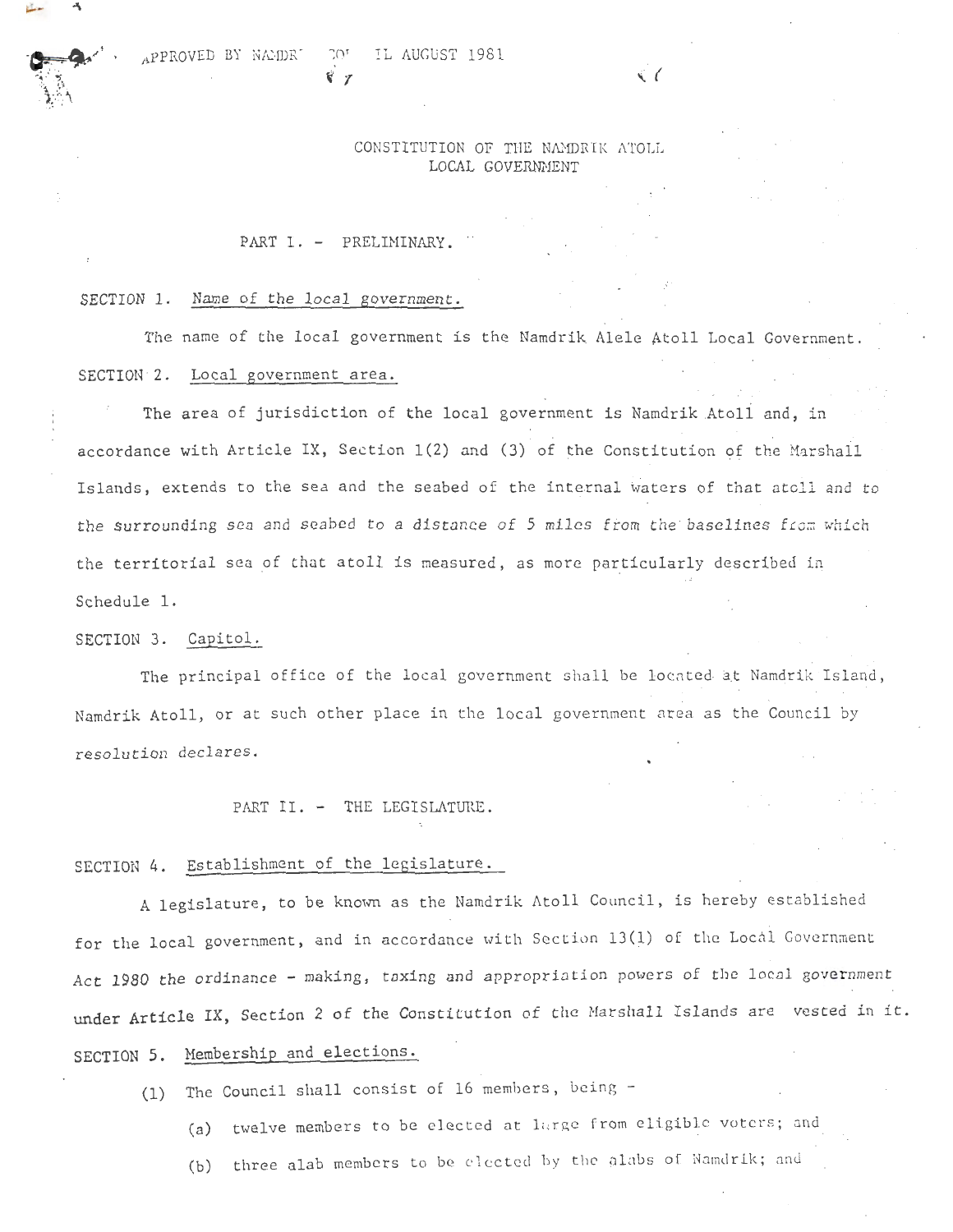(c) On coij member to be elected by t. four Iroij having tradition rights on Namdrik Atoll.

 $\left(\begin{array}{ccc} 1 & 0 & 0 \\ 0 & 0 & 0 \\ 0 & 0 & 0 \end{array}\right)$ (2) The at-large members referred to in Subsection  $(1)(a)$  shall be elected by ballot by eligible voters of Namdrik Atoll as provided in Section 13 and 23 of the Local Government Act 1980.

(3) The alab members referred to in Subsection (1) (b) shall be elected by consensus by the alabs of Namdrik Atoll as provided in Section 13 and 23 of the Local Government Act 1980.

(4) The Iroij member referred to in Subsection (1)(c) shall be appointed by the four Iroij having traditional rights on Namdrik Atoll.

(5) The first general election for all members referred to in Subsection (1) shall be held on a date, as soon as practicable after the effective date of this Constitution, fixed by the Chief Electoral Officer and the reafter on a date fixed by the Chief Electoral Officer -

- (a) for an at-large member referred to in Subsection  $(1)$  (a) as near as possible to two years from the preceding general election for his seat; and
- (b) for an alab member referred to in Subsection  $(1)(b)$  as near as possible to one year from the preceding general election for his seat.

# SECTION 6. Qualifications of Council Members

(1) The qualifications for election as an at-large member referred to in Section  $6(1)(f)$  are as follows:

- (a) To be 18 years of age or older; and
- (b) to be a citizen of the Marshall Islands; and
- (c) to have resided on Namdrik Atoll for one year; and
- (d) to not be mentally incompetent; and
- (e) to not be under criminal sentence at the time of election; and
- (f) to be a registered voter of Namdrik.

•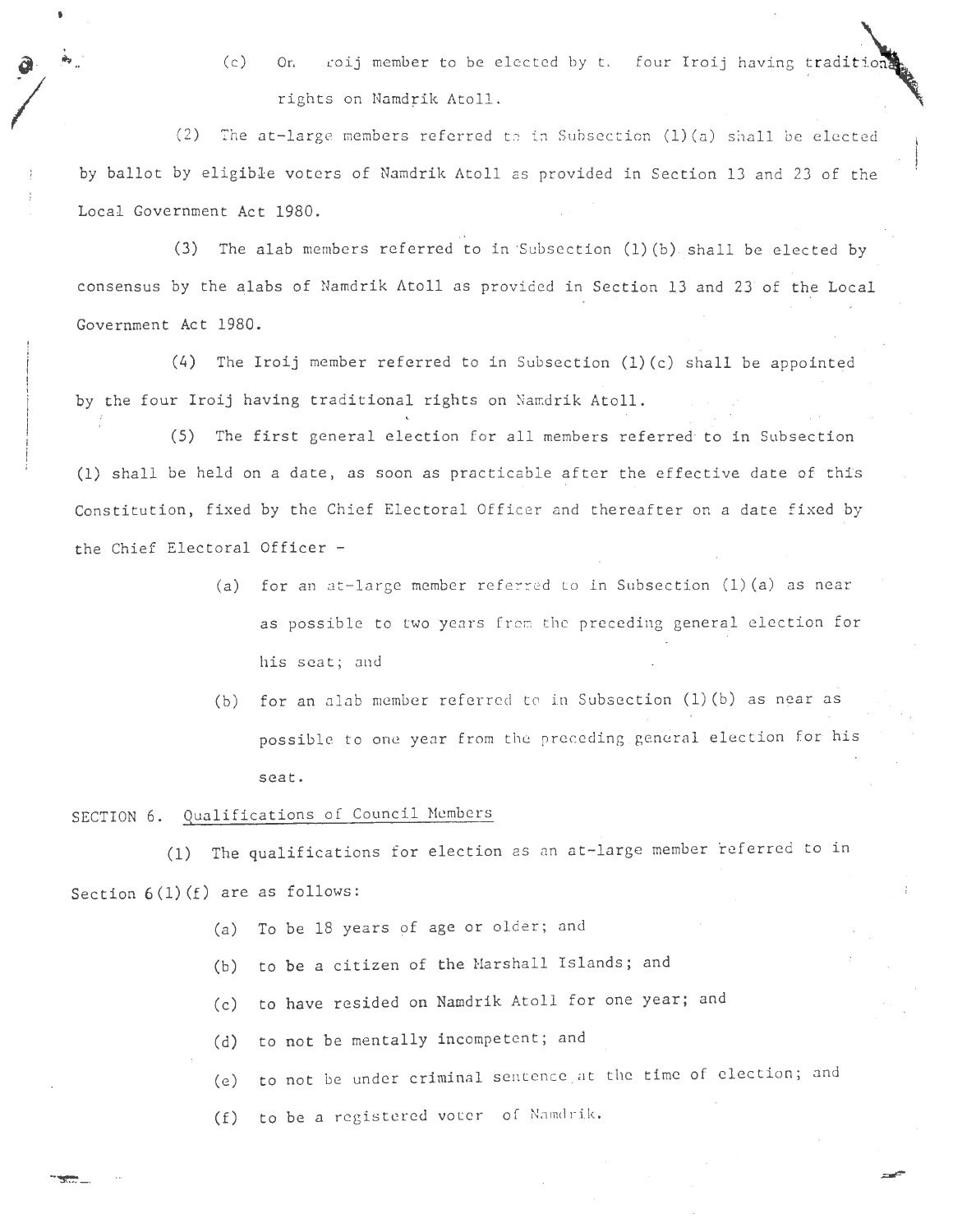- (g) to have land rights on Namdrik Atoll; and
- (h) to reside on Namdrik for 5 years and be a mother or father of a child having land rights on Namdrik Atoll.

r

X

. i

(2) The qualifications for election as an alab memoer referred to in Section  $5(1)(b)$  are as set forth in Subsection  $(1)$  and to have alab rights on Namdrik Atoll. SECTION 7. Term of office.

 $-3-$ 

(1) The term of office of an at-large member referred to in Section  $5(1)(a)$ is two years and -

- (a) commences on the'day after his election is announced; and
- (b) terminates on the day before the day of the general election for his seat.

(2) The term of office of an alab member referred to in Section  $5(1)(b)$ is one year and -

- (a) commences on the day after his election is announced; and
- (b) terminates on the day before the day for the first election meeting for his seat.

(3) The term of office of the Iroij member referred to in Section  $5(1)(c)$ is one year and -

- (a) commences the day after his appointment is announced; and
- (b) terminates at the same time as the alab seats as provided in Subsection (2)(b).

## SECTION 8. Vacation of seats.

 $\frac{1}{\sqrt{2}}$ 

' .

.

- (1) The seat of a member of the Council becomes vacant, if, and only if  $-$ 
	- (a) his term of office terminates in accordance with Section 7(1); or
	- (b) he ceases to possess the qualifications for election that he was required, under Section 6 to have at the time of his election or appointment; or
	- (c) he dies; or
	- (d) he resigns his seat by notice in writing to the local government;

nr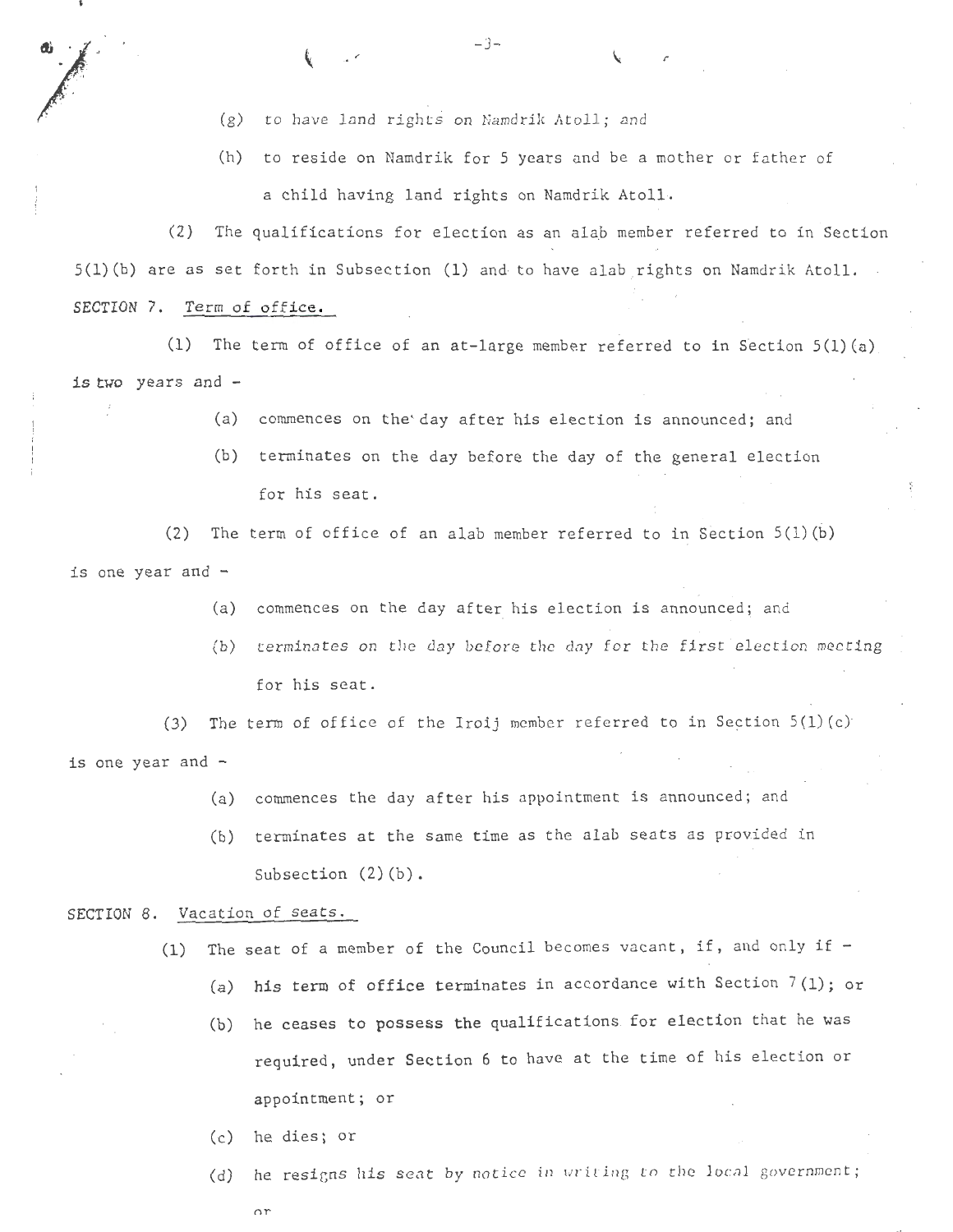(e) he is removed from office under Subsection  $(2)$ .

 $\left($   $-4-\right)$ 

(2) The Council may, by the affirmative vote of not less than 2/3 of the total membership of the Council, remove a member from office, for cause.

## SECTION 9. Casual vacancies.

If the seat of a member of the Council referred to in Section 5(1) becomes vacant otherwise than by the termination of his term of office in accordance with Section 7, the vacancy shall be filled as soon as practicable by a special election in the ward or area that he represented.

## SECTION 10. Meetings.

 $\mu$  (1) Meetings of the Council shall be held at least once in every month of the calendar, on such days and at such times as are fixed by the Council, by resolution, or in default by the Hayor, by notice in accordance. with the Rules of Procedure of the Council.

(2) The Chief Electoral Officer shall, as soon as praciticable after the declaration of the results of the first general election to the Council by notice to all members call a meeting of the Council.

(3) The Mayor may at any time, and shall as soon as practicable after receipt of a petition of a majority of the members of the Council, stating the business to be dealt with, callia meeting of the Council by notice in accordance with the Rules of Procedure of the Council stating the business to be deal with.

(4) A special meeting shall deal only with the subjects stated in the notice calling the meeting.

~ (5) Meetings of the Council shall be held in public.

(6) The quorum for a meeting of the Council is a majority of the total number of the membership of the Council.

<sup>~</sup>(7) The Mayor shall preside at all meetings of the Council at which he is present and, subject to Section 17 and to the Rules of Procedure of the Council, in his absence or during a vacancy in his office a member elected by the members present shall preside.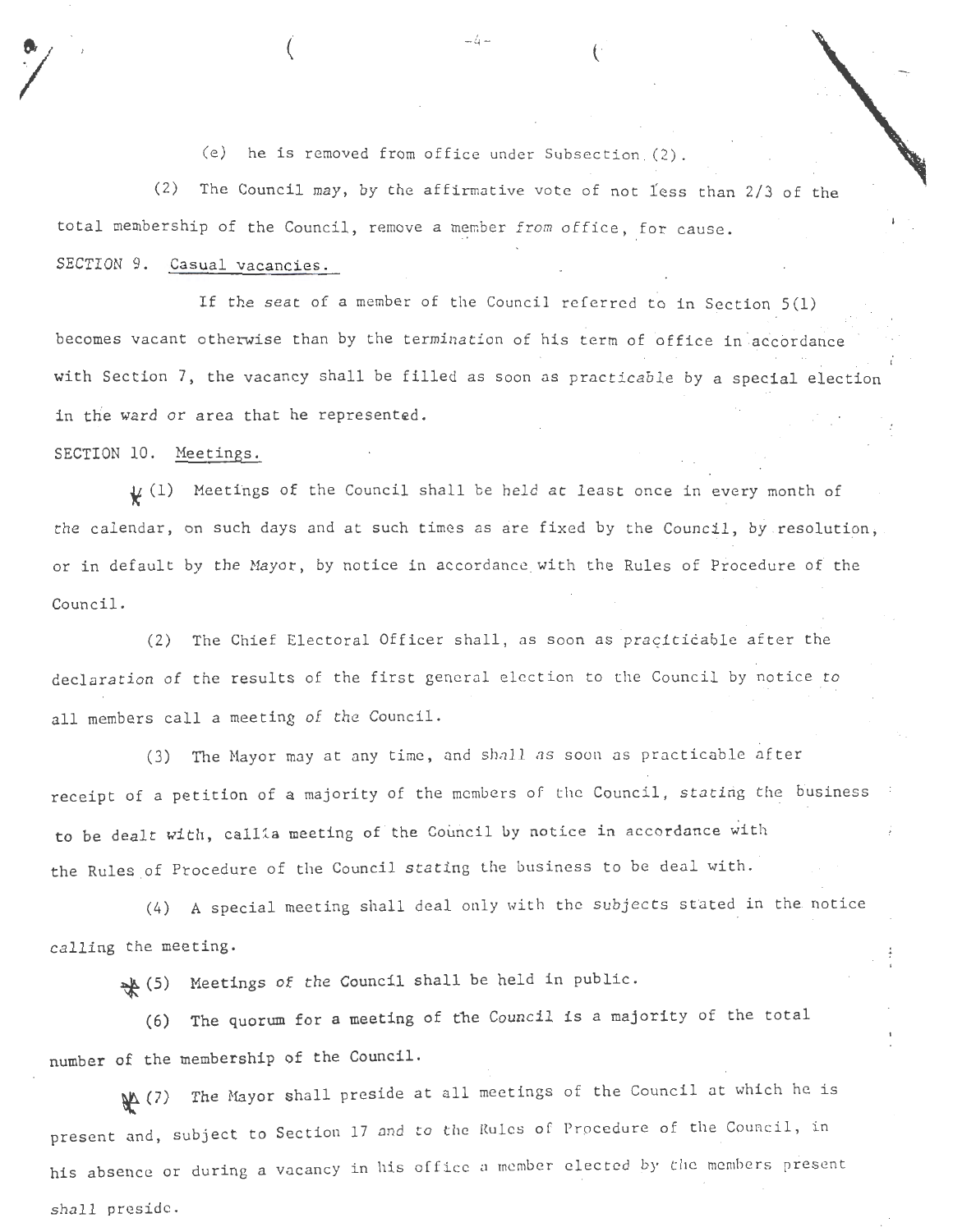(8) Except as otherwise provided by the Local Government Act 1980, all questions before a meeting of the Council shall be determined in accordance with the majority of the votes of the members present and voting, but no question . shall be decided on an evenly-divided vote.

 $-5-$  .  $\qquad \qquad \qquad$ 

SECTION 11. Procedures.

(1) The Council shall keep and publish a journal of its proceedings.

(2) The Council shall make Rules of Procedure, not inconsistent with this Constitution, any Central Government law or any Ordinance of the local government, for the regulation and orderly conduct of its proceedings and the dispatch of its official business.

(3) Subject to this Constitution, any Central Government law or any Ordinance of the local government, the Council may regulate its own proceedings.

SECTION 12. Committees.

The Council may establish standing and other committees to deal with any matter that can in its opinion more properly or more conveniently be dealt with by a committtee.

PART III. - THE HEAD OF THE LOCAL GOVERNMENT

## SECTION 13. Office of the head of the local government.

An office of head of the local government, who shall be known as the Hayor, is hereby established for the local government.

SECTION 14. Qualifications.

The qualifications for Mayor are as follows :

- (a) To be 30 years of age or older; and
- (b) to be a citizen of the Marshall Islands; and
- (c) to have resided on Namdrik Atoll for one year; and
- (d) to not be mentally incompetent; and
- (e) to not be under criminal sentence at the time of election; and
- (f) to be a registered voter of Namdrik Atoll
- (o) to have land rights on Namdrik Atoll; and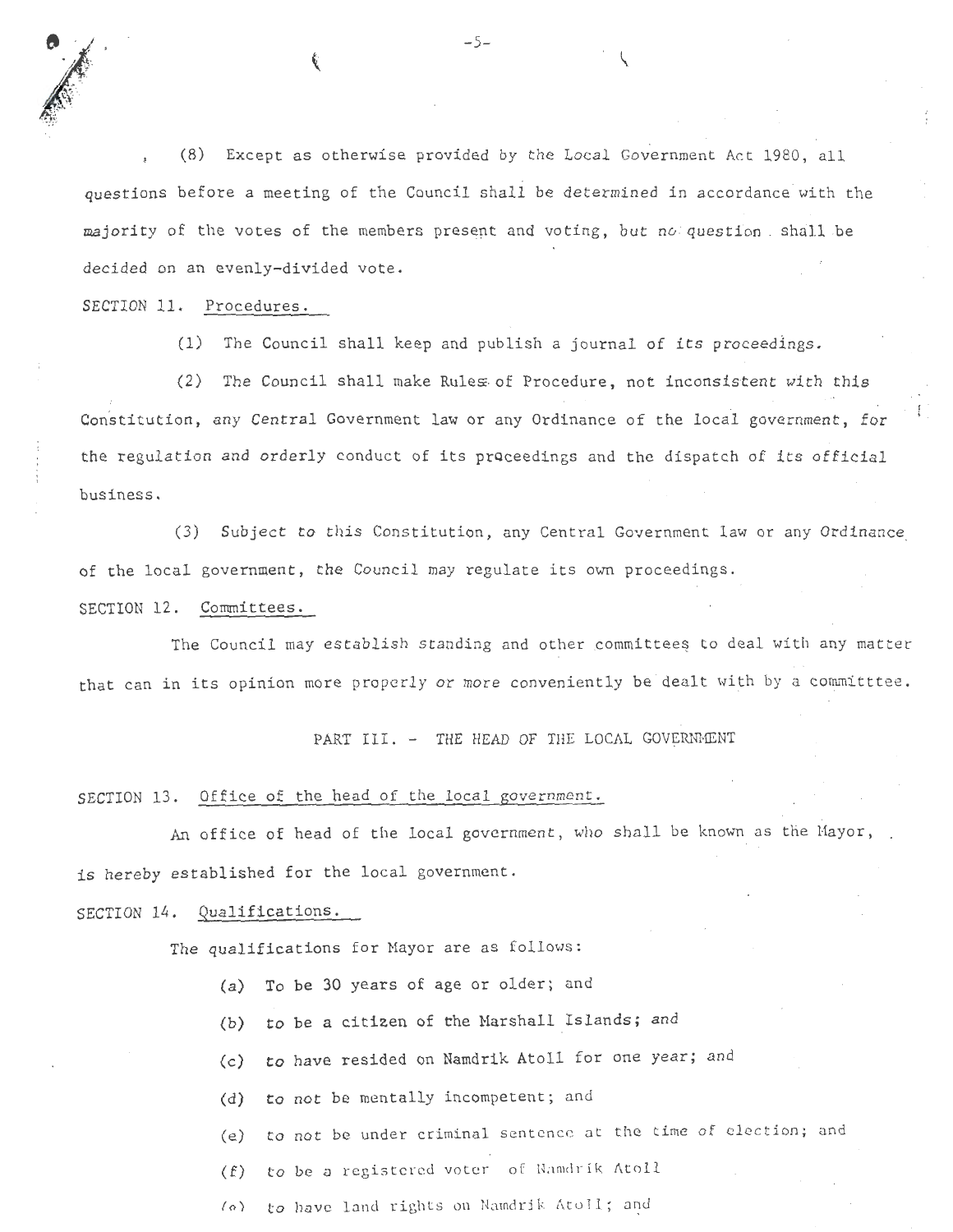SECTION 15. Election.

 $\dot{\bullet}$   $-6$  -

The Mayor shall be elected by the registered voters of Namdrik Atoll. SECTION 16. Terms of office.

The term of office of the Mayor shall be two years and -

(a) commences on the day of the announcement of his election; and

(b) terminates on the day before the next general election for his seat. SECTION 17. Vacation of office.

(1) The office of the Mayor becomes vacant if, and only if  $-$ 

(a) he is dismissed under Subsection (2); or

(b) he resigns his office in writing to the Clerk of the local government.  $\mathcal{K}$  (2) The Council may, by the affirmative vote of not less than 2/3 of the total membership of the Council, dismiss the Mayor from office with cause.

 $(3)$ " If the office of the Mayor becomes vacant by reason of the termination of the term of his office in accordance with Section 16, he shall continue to perform the functions of the Mayor until a new Mayor is elected."

SECTION 18. Acting appointment for Mayor.

(1) In the event of the absence or incapacity of the Hayor, his functions shall be performed by a member of the Executive Committee appointed by him, or in default, the Executive Committee.

(2) For the purpose of the performance of any function of the Mayor that a member of the Executive Commitee is authorized to perform by virtue of Subsection (1) , the member shall be deemed to be the Mayor, and any reference in any law or in the Rules of Procedure of the Council to the Mayor shall be read as including a reference to that member accordingly.

SECTION 19. Functions of the head of the local government.

The Mayor has such power, functions, duties and responsibilities as are conferred or imposed on him by this Constitution, an Ordinance of the local government, a Central WE ALLE GLUBLE GLUBLES IN THE VIOLET COVERNMENT COVERNMENT.<br>Government law or the Rules of Procedure of the local government.

,.,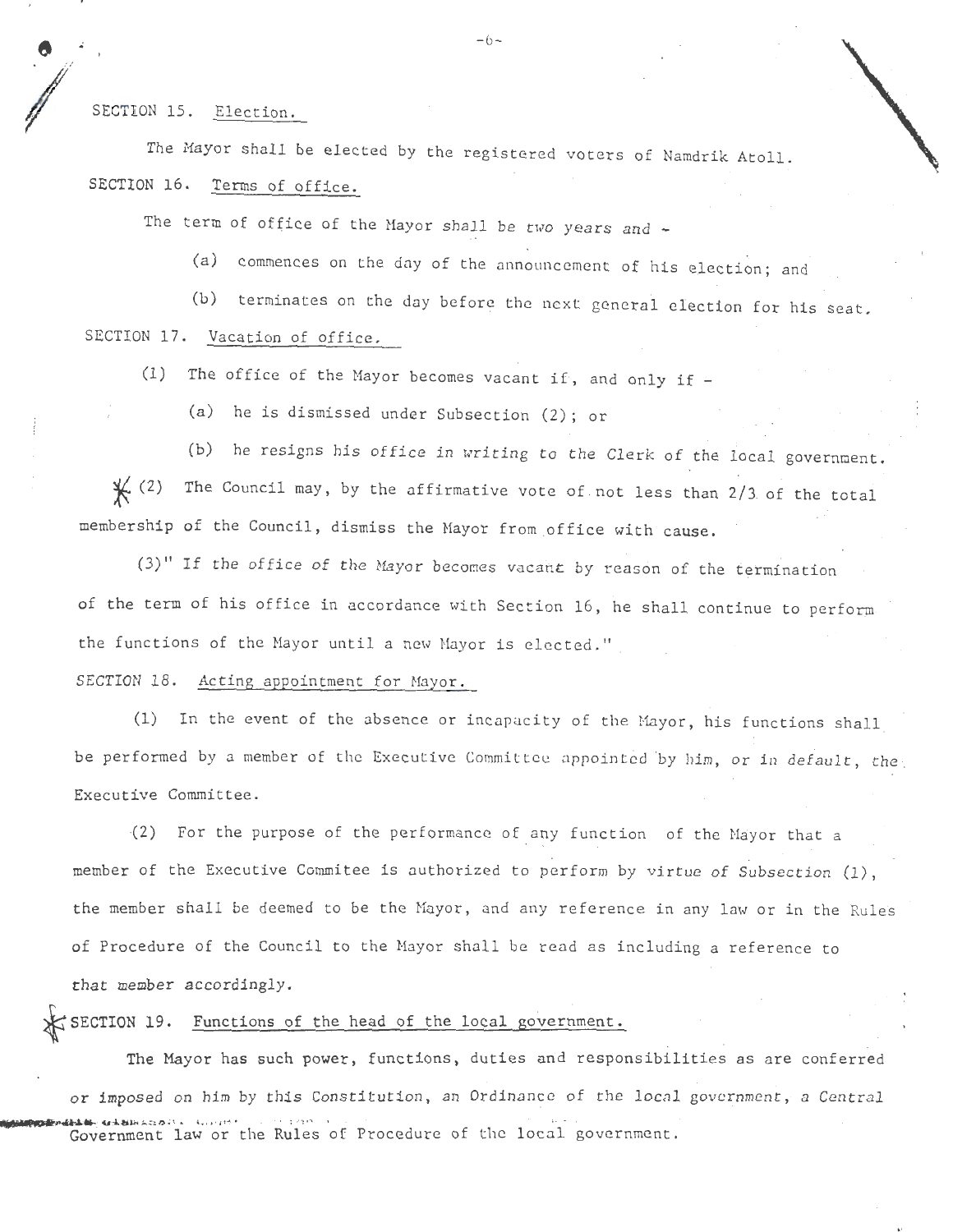## PART IV. - THE EXECUTIVE

SECTION 20. Establishment of the executive.

(1) An executive committee of the local government, to be known as the Executive Committee of the Namdrik Atoll Council, is hereby established which shall, in accordance with Section  $14(1)$  of the Local Government Act 1980, be the principal executive arm of the local government.

~

- I -  $\mathcal{I}$  (and the contract of  $\mathcal{I}$ 

(2) The Executive Committee is collectively responsible to the Council for the executive government of the local government area, and for the performance of the functions of the Executive Committee and the members of the Executive Committee under this Constitution, any Ordinance of the local government or a Central Government law.

SECTION 21. Composition.

**e** 

**Julie 1999** 

'

*·-* 

:

'

- (1) The Executive Committee shall consist of the Executive Hembers, being
	- (a) the Mayor; and
	- (b) five members of the Council appointed by the Hayor in writing,

(2) The quorum for a meeting of the Executive Committee is three.

SECTION 22. Vacation of office.

(1) The office of the Mayor becomes vacant in accordance with Section 17.

(2) The office of an Executive Member becomes vacant if, and only if  $-$ 

- (a) his seat in the Council becomes vacant under Section 8; or
- (b) the office of the Hayor becomes vacant under Section 17; or
- (c) he is dismissed from office under Subsection (3}; or
- (d) he resigns his office by notice in writing to the Mayor.

(3) The Mayor may at any time, with or without ·cause, dismiss an Executive **Member.** 

(4) If the office of the Mayor becomes vacant otherwise than by reason of his dismissal under Section 17(2), the Executive Members shall continue to perform their functions (including the function of appointing under Section 18 a member of the Executive Committee to perform the functions of the Mayor).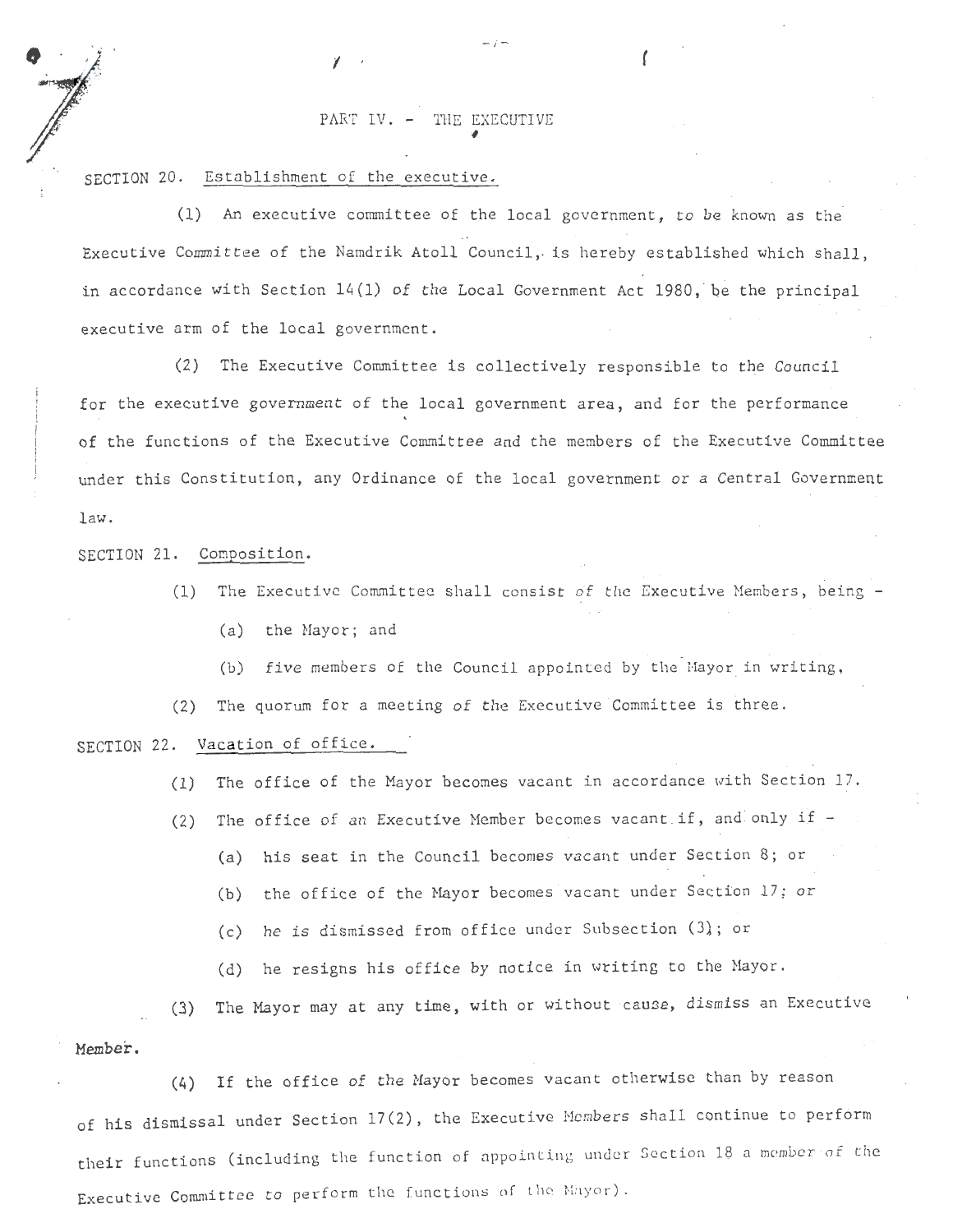(5) If the office of an Executive Member becomes vacant by reason of the termination of the term of his office as a member of the Council under Section 7, he may continue to perform the functions of an Executive Member until a new Mayor is elected, but unless he becomes again a member of the Council he shall not vote or take part in its deliberations.

## SECTION 23. Acting appointments.

,..

In the event of the absence or incapacity of an Executive Member, the Mayor  $may -$ 

- (a) appoint another Executive Hember to perform some or all of his functions; or
- (b) appoint a member of the Council to act as an Executive member or both, during the absence or incapacity.

## SECTION 24. Allocation of responsibilities to Executive Members.

(1) Subject to this Constitution, any Ordinance of the local government and any Central Government law, the Mayor may from time to time allocate to an Executive Member responsibility for matters within the competence of the Executive Committee (including responsibility for the administration of Ordinance of the local government or a Central Government law).

(2) The Mayor is responsible for any matter responsibility for which is not for the time being allocated under Subsection (1).

(3) Nothing in this section affects the collective responsibility of the Executive Committee under Section 19(2).

## SECTION 25. Functions of the Executive Committee.

\_,.,.. . .... <sup>~</sup>

 $\mathbf{r}$ 

The Executive Committee has such powers, functions, duties and responsibilities as are conferred or imposed on it by this Constitution, an Ordinance of the local government or a Cantral Government law.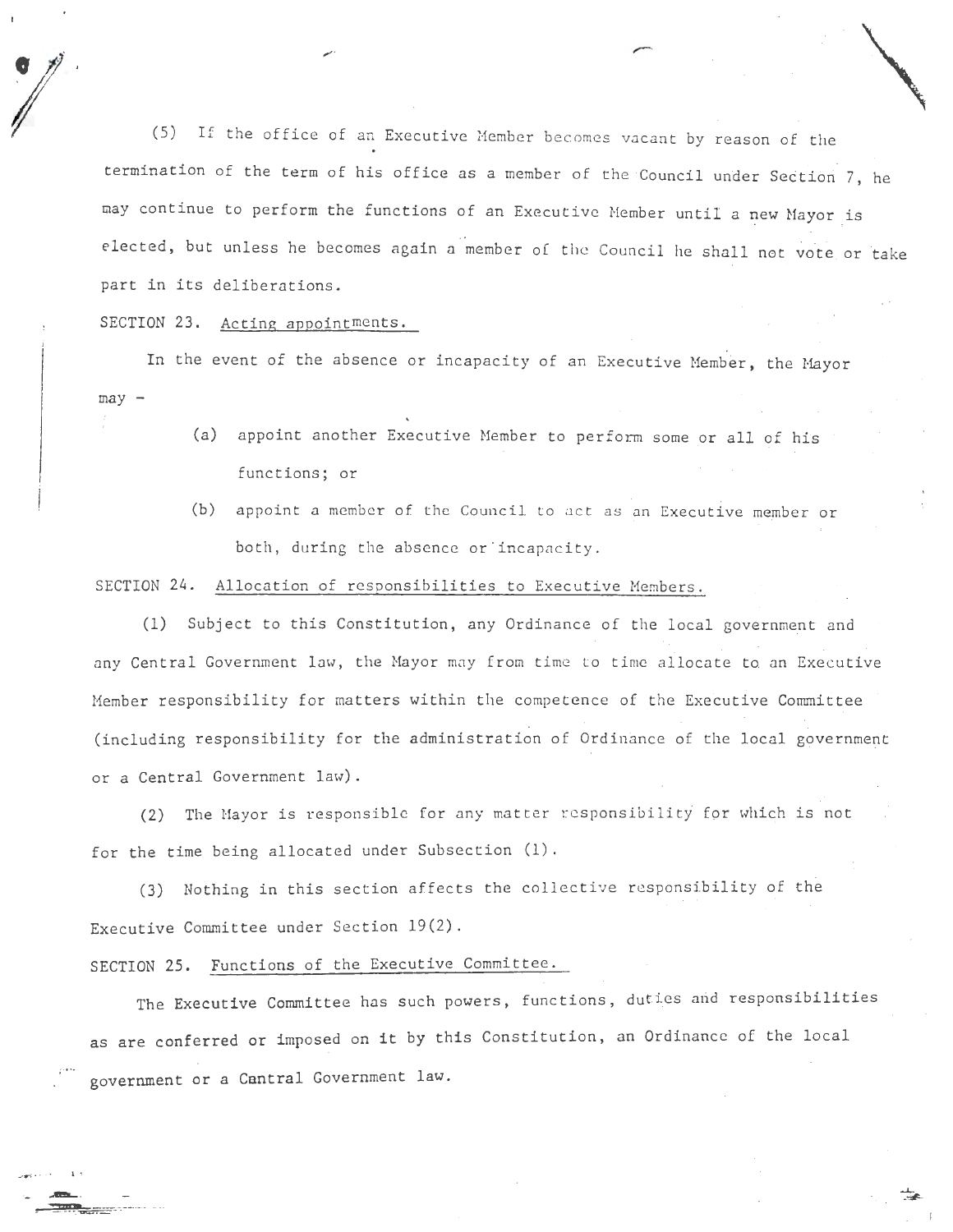SECTION 26. Advice to the Council, etc., of certain matters.

(1) The Mayor shall promptly notify the Council and the Minister of the Government of the Marshall Islands responsible for local government matters of  $-$ 

-9-

- (a) the appointment, dismissal or resignation of a member of the Executive Committee; or
- (b) the appointment, or the termination of the appointment of a member of the Council to act as an Executive Member under Section  $22(b)$ ; or
- $(c)$  the appointment by him of a member of the Executive Committee to. perform the functions of the Mayor under Section 17(1); *oi*
- (d) the allocation under Section  $23(1)$  of responsibilities to Executive Members and the appointment under Section 22(2) of an Executive Member to perform functions of another Executive Member.

(2) The Executive Committee shall promptly notify the Council and the Minister of the Government of the Marshall Islands responsible for local government matters of the appointment by it of a member of the Executive Committee to perform the functions of the Mayor under Section  $17(1)$ .

(3) The Clerk of the local government shall promptly notify the Council and the Minister of the Government of the Marshall Islands responsible for local government matters of the resignation of the Mayor under Section  $16(1)(c)$ , or of the dismissal<br> $17(7)$ of the Mayor under Section  $\downarrow$ 6(2).

PART V. - FINANCE

# SECTION 27. Control of revenue and expenditure.

(1) No taxes shall be imposed and no other revenue shall be raised, and no money of the local government shall be expended, unless authorized by law.

(2) Subsection (1) does not apply to the acceptance of grants (other than loans) from the Government of the Marshall Islands, nor to expenditure from such grants for the purposes for which, and subject to the conditions on which, they are made.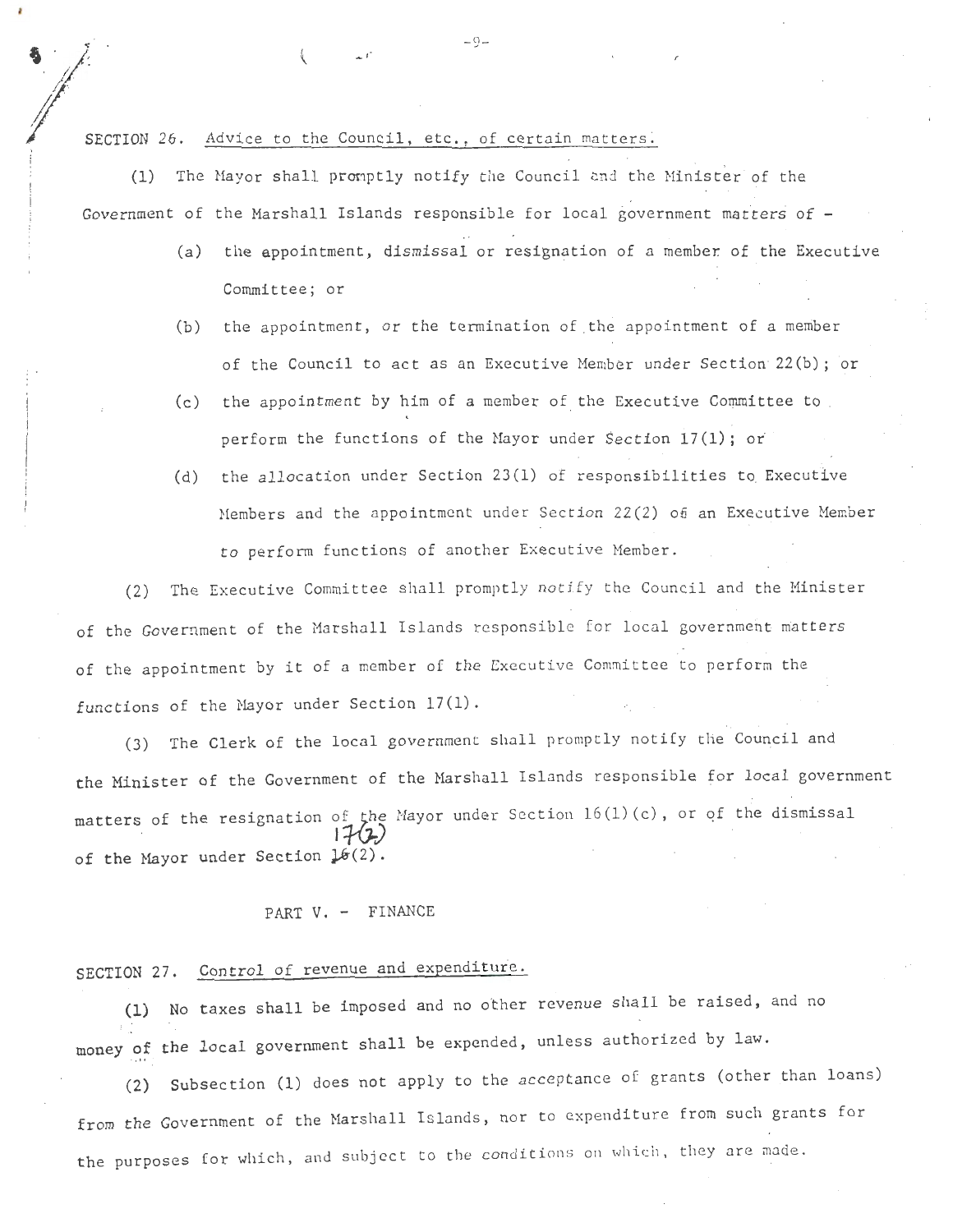$\frac{1}{\sqrt{2}}$ (3) All money received by the local government shall, unless otherwise authorize by Ordinance of the local government or by or under Local Government Financial ., Memoranda issued under Section  $41(2)$  of the Local Government 1980, be paid into a fund or account established in accordance with such an Ordinance or the Financial Memoranda.

## SECTION 28. Financial responsibility of the Executive Committee.

I I  $\mathbf{I} = \mathbf{I}$  $\mathbb{R}$ i

> {1) It is the responsibility of the Executive Committee to make proposals to the Council on all matters relating to the budget, and in particular the Executive Committee shall make recommendations to the Council for the raising of taxes and other revenue, and for the expenditure of money of the local· government.

> (2) The Executive Committee is accountable to the Council for all expenditure of money of the local government and for relating such expenditure to appropriations made by the Council or to other auhtority conferred by this Constitution, an Ordinance of the local government or a Central Government law.

> (3) Except on the recommendation or with the consent of the Executive Committee, signified by or on behalf of the Mayor, the Council shall not make or approve any Ordinance or other proceeding introduced by a member other than the Mayor or an Executive member if the Ordinance or proceeding would, in the opinion of the member, of the Council presiding -

- (a) dispose of or charge any of the revenues of the local government; or
- (b) revoke or alter (otherwise than by way of reduction) and such disposition or charge; or

(c) impose, alter or abolish any tax, rate, due, fee or fine.

# SECTION 29. Budgets and appropriations.

(1) The Executive Committee shall cause to be introduced into the Council in respect of each financial year -

(a) a set of budget estimates of revenue and expenditure; and

(b) an Appropriation Ordinance to make appropriations for expenditure,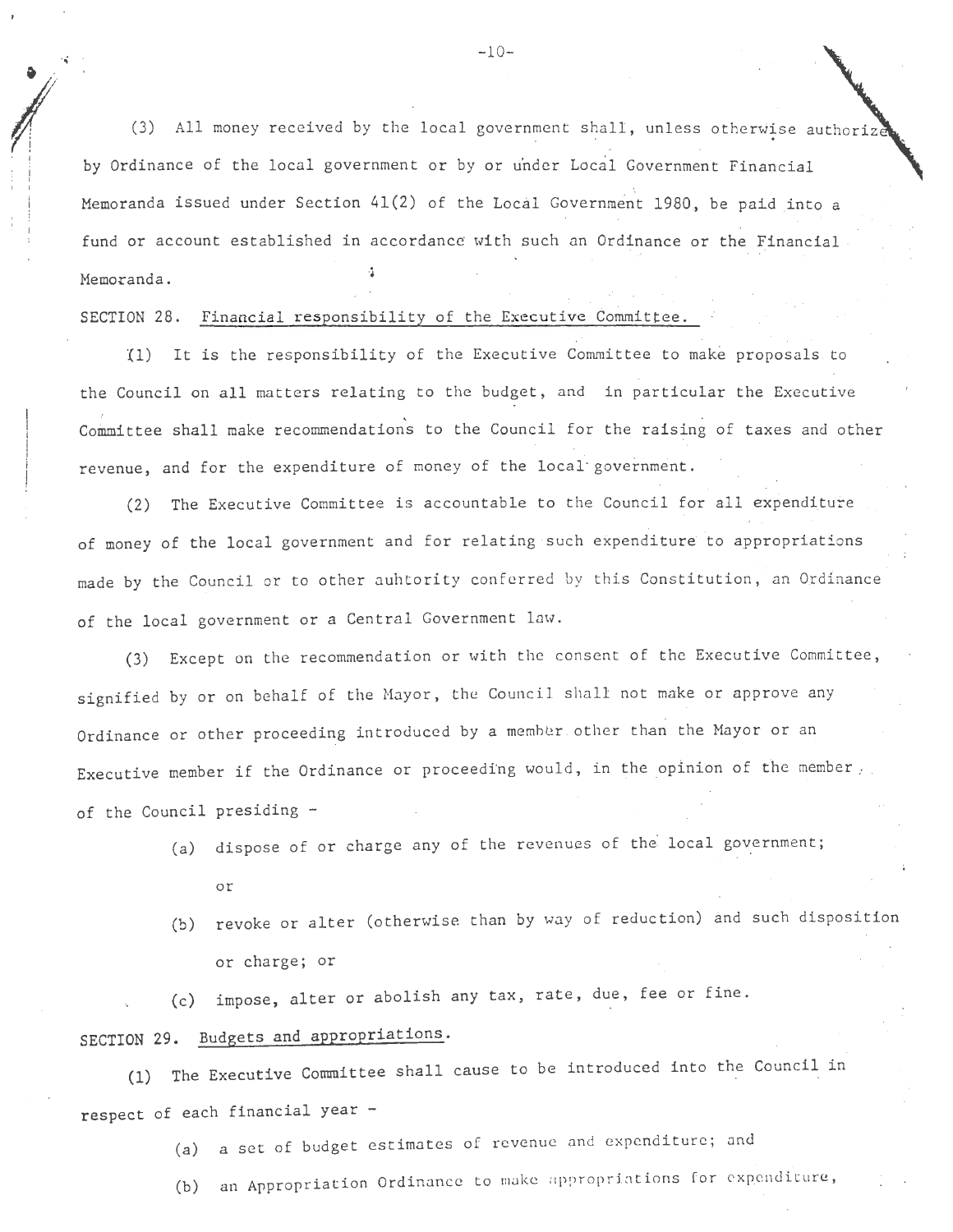and may introduce additional supplementary estimates and Supplementary Appropriation Ordinances.

(2) Subject to any Local Government Administrative Memoranda issued under Section 4l(l)(a) of the Local Government Act 1980 in relation to the format of Ordinances and to any Local Government Financial Memoranda issued under Section 41 (2). of that Act, Appropriation Ordinance and Supplementary Appropriation Ordinance shall follow the general form of Central Government Appropriation Bills and Supplementary Appropriation Bills under Article VIII, Sections 6 and 8 of the Constitution of the Marshall Islands.

(3) Subject to any Local Government Financial Memoranda issued under Section 41(2) of the Local Government Act 1980, an Ordinance of the local government may make provision, in accordance with the principles of Article VIII, Section 7 and 9 of the Constitution of the Marshall Islands, for anticipated and re-programmed expenditure and a Contingencies Fund.

(4) Nothing in this section prevents appropriations for specific purposes being included in an Ordinance or *a* Supplementary Appropriation Ordinance.

(5) Appropriations lapse at the end of the financial year to which they respectively relate, unless, in relation to any particular head of appropriation, an Ordinance of the local government provides otherwise.

## SECTION 30. Loans .

The local government shall not accept loans, grant charges against its future revenue. or incur indebtedness chargeable to future revenue otherwise than in accordance with Section *50* of the Local Government Act 1980.

## SECTION 31. Accounts.

(1) The Executive Committee shall cause to be kept full and proper accounts and and records of revenue and expenditure of the local government, assests of or under the control of the local government and liabilities of the local government.

(2) The accounts and records shnll comply with -

(a) any Local Government Financial Memoranda issued under Section 41(2)

 $\gamma$  -11-  $\gamma$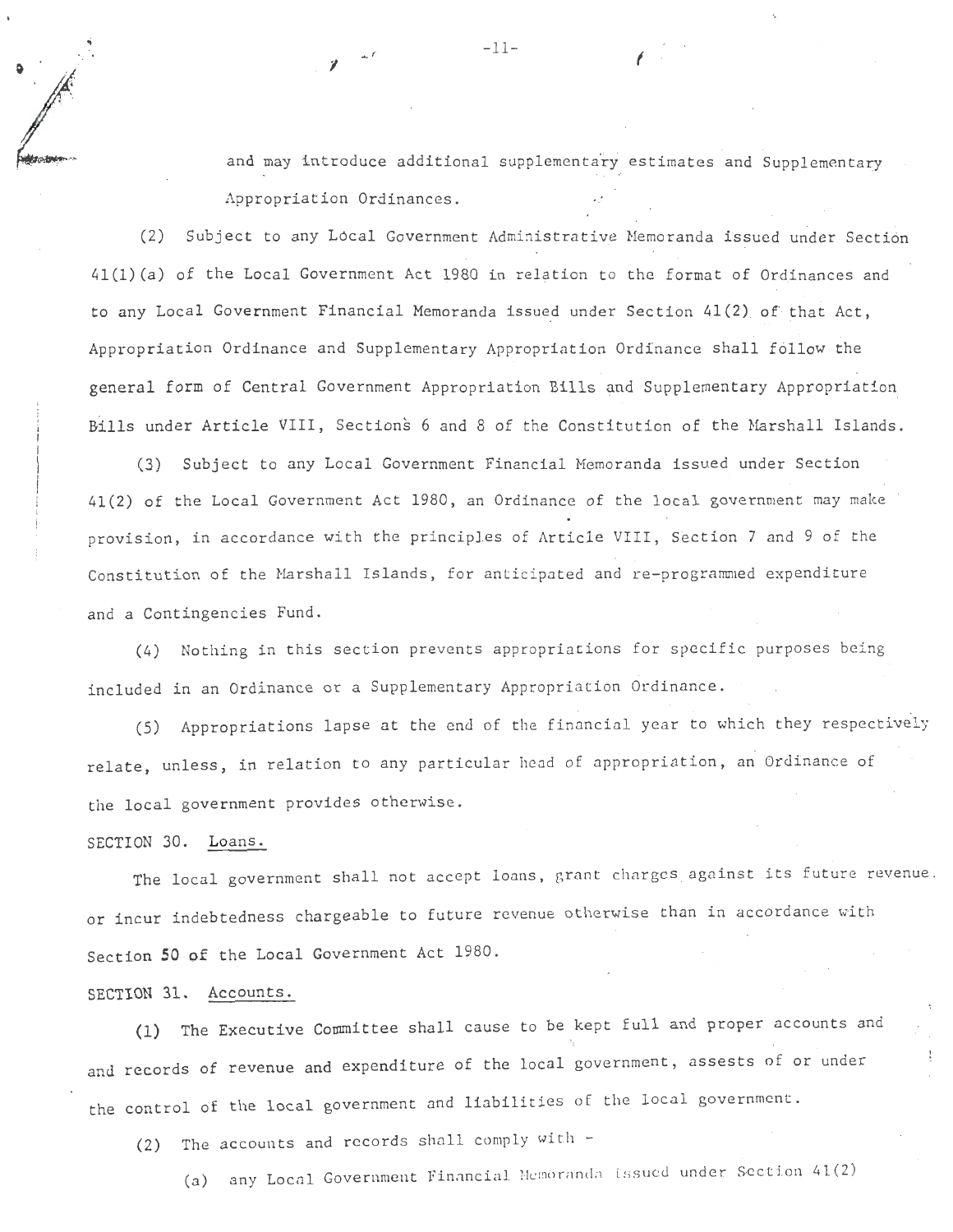of the Local Government Act 1980; and

(b) subject to such memoranda, any directions of the Auditor-General; and

 $\mathcal{L}$   $\mathcal{L}$ 

(c) subject to such memoranda and directions, any Ordinance of the local government.

(3) The Executive Committee shall, as practicable after the end of a financial year, lay before the Council accounts relating to all revenues and expenditures of the local government for that financial year, together with any report of the audit of the accounts under Section 32. I

*- l L-*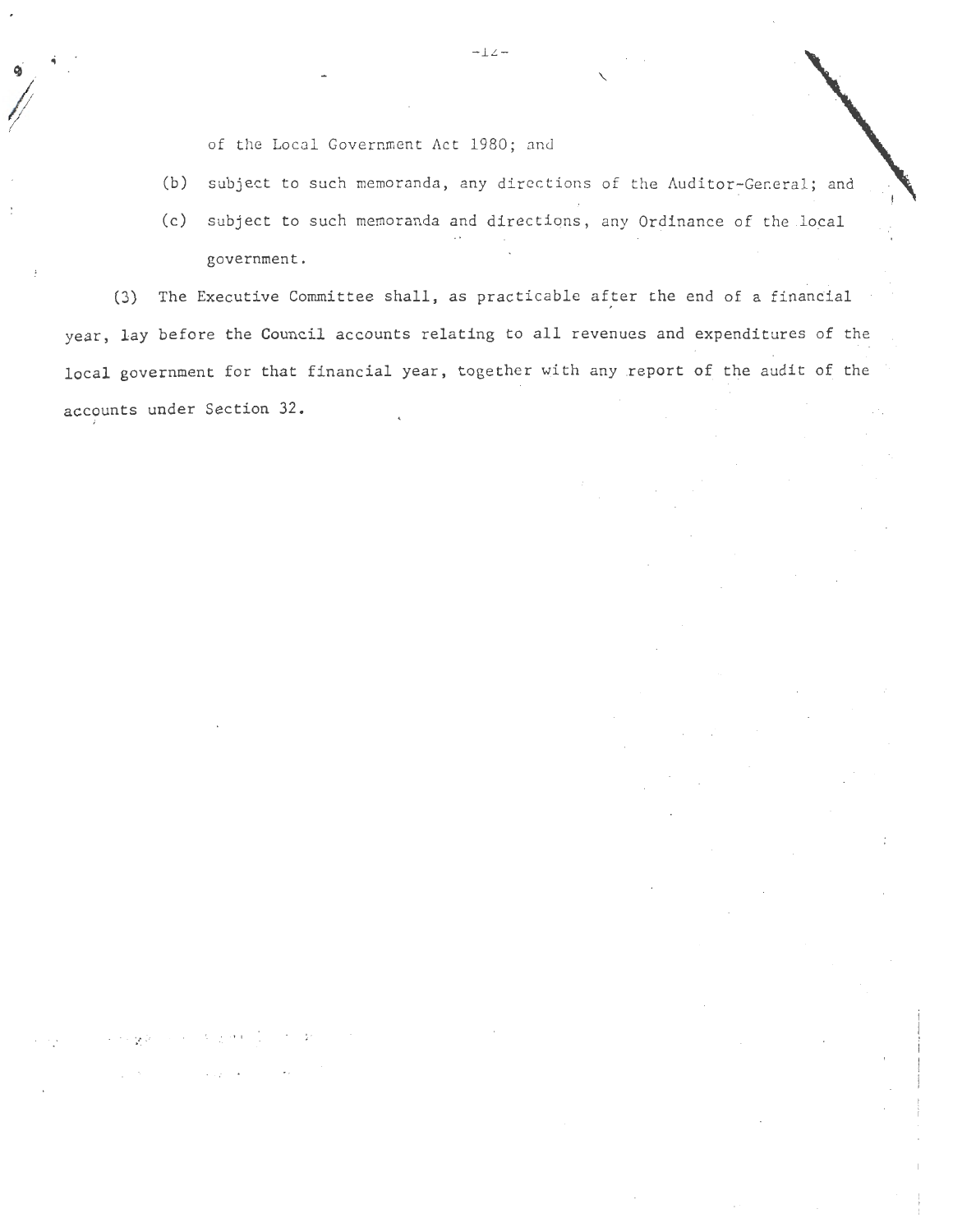SECTION 32. Audit.

,, .

(1) In addition to the audit provided for by Section 35 of the Local Government Act 1980, the Auditor-General or a person authorized by him may at any time audit the accounts and records of the local government, and any accounts laid or to be laid before the Council under Section 31(3).

(2) The Auditor-General or authorized person shall report to the Council and to the Minister of the Government of the Marshall Islands responsible for local government matters on the audit an'd shall, in his report, draw attention to any irregularities in the accounts and records, or in the accounts, as the case may be.

(3) For the purpose of an autlit under Subsection (1), the Auditor General or authorized person has the powers and rights referred to in Article VIII, Section 15 of the Constitution of the Marshall Islands.

## SECTION 33. Financial Memoranda.

Subject to this Constitution, all persons concerned with the financial administration of the local government shall comply with any Local Government Financial Memoranda issued under Section 41(2) of the Local Government Act 1980.

## PART VI. - STAFF

## SECTION 34. Employment of staff.

-

(l) The Nayor , on behalf of the local government, moy appoint a Clerk of the local government, and such other officers and employees as he considers necessary for the effective operation of the local government.

(2) The local government is the employer of the Clerk and the other officers and employees.

(3) The terms and conditions of appointment and employment of the Clerk and the other officers and employees shall be determined by or under an Ordinance of the local government, and in the absence of such an ordinance are, with the necessary modifications, .<br>those of members of the Public Service holding equivalent positions, for which purposes,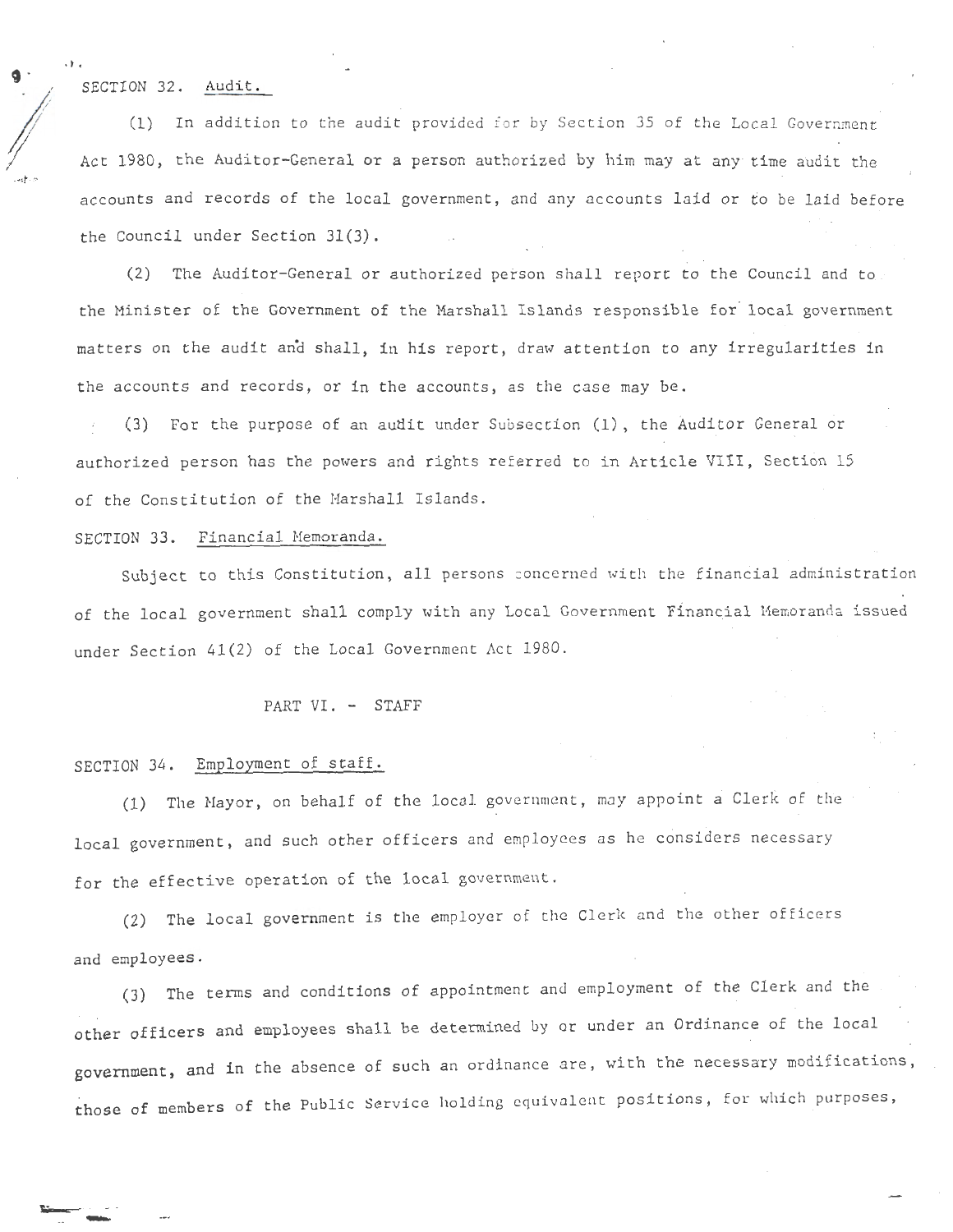any reference in any Central Government law to  $-$ 

 $\hat{\mathbf{9}}$   $\hat{r}$ 

**I** 

<sup>~</sup>j . .~ .: -

- (a) the Chief Secretary or a department head-shall be read as a reference to the Clerk; or
- (b) the Public Service Commission shall be read as reference to the Executive Committee.

## SECTION 35. Seconded, etc., public servants.

Subject to any arrangements made under Section 16(3) of the Local Government Act 1980, and to anything to the contrary in any Ordinance of the local government, a member of the Public Service who is seconded to the local government in accordance with that section or whose service are made available to the local government in accordance with that section, shall be deemed to be an officer of the local government for the purposes of any Ordinance of the local government other than an Ordinance prescribing terms and conditions of employment by the local government.

PART VII. - AMENDMENT OF THE CONSTITUTION

## SECTION 36. Method of amendment

(1) This Constitution may be amended by Ordinance of the local government approved on two occassions by a two-thirds majority of the total membership of the Council, provide that not less than 30 days, or such shorter period as is approved in any particular case, and for a special reason, by the Ninister of the Government of the Narshall Islands responsible for local government matters, has elapsed betweeh the first and second such  $occasion_+$ ,

(2) If the Hinister of the Government of the Marshall Islands responsible for local government matters recommends to the local government amendments to this Constitution, the Council shall consider those amendments, but need not adopt them, with or withou modification .